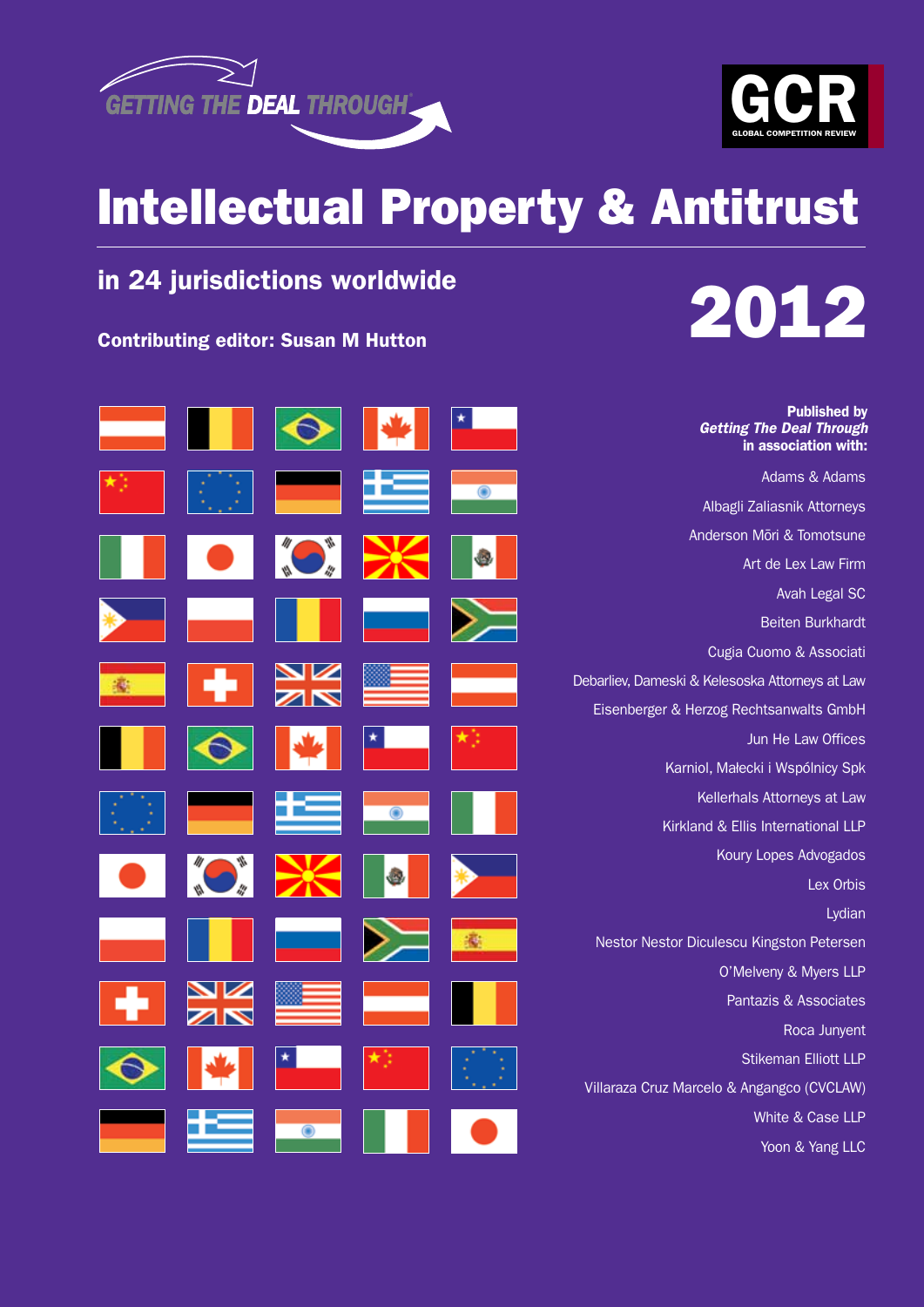

# Intellectual Property & Antitrust 2012

**Contributing editor:**<br>Susan M Hutton<br>Stikeman Elliott LLP

**Business development managers<br>Allan Lee<br>George Ingledew<br>Robyn Hetherington<br>Dan White** 

**Marketing managers**<br>Ellie Notley<br>Sarah Walsh<br>Alice Hazard

**Marketing assistants**<br>William Bentley<br>Zosia Demkowicz<br>Sarah Savage

Marketing manager – subscriptions Rachel Nurse *subscriptions@ gettingthedealthrough.com*

**Assistant editor**<br>Adam Myers

**Editorial assistant**<br>Lydia Gerges

**Senior production editor**<br>Jonathan Cowie

**Production editor**<br>Martin Forrest

**Chief subeditor**<br>Jonathan Allen **Subeditors**<br>Caroline Rawson<br>Sarah Morgan<br>Davet Hyland

**Editor-in-chief**<br>Callum Campbell

Publisher<br>Richard Davey

I**ntellectual Property &<br>Antitrust 2012**<br>Published by<br>Law Business Research Ltd<br>87 Lancaster Road<br>London, W11 1QQ, UK<br>Tel: +44 20 7908 1188<br>6 Law Business Research Ltd<br>2011<br>2011 No photocopying: copyright licences do not apply. ISSN 1753-0628

The information provided in this<br>publication is general and may not<br>apply in a specific situation. Legal<br>advice should always be sought<br>before taking any legal action based<br>on the information provided. This<br>information is

Printed and distributed by Encompass Print Solutions Tel: 0844 2480 112

Law **Business** Research

| <b>Austria</b> Dieter Thalhammer and Andreas Zellhofer                                                         |     |
|----------------------------------------------------------------------------------------------------------------|-----|
| Eisenberger & Herzog Rechtsanwalts GmbH                                                                        | 3   |
| Belgium Annick Mottet Haugaard and Maroussia Verhulst Lydian                                                   | 9   |
| Brazil Tiago Machado Cortez, Ana Carolina D'Atri and Eloy Rizzo Neto                                           |     |
| Koury Lopes Advogados                                                                                          | 14  |
| Canada Susan M Hutton and Alexandra Stockwell Stikeman Elliott LLP                                             | 20  |
| Chile Ariela Agosin and Rodrigo Marin Albagli Zaliasnik Attorneys                                              | 30  |
| <b>China</b> Song Huang and Janet Hui Jun He Law Offices                                                       | 35  |
| European Union Mark Powell and Katarzyna Czapracka White & Case LLP                                            | 40  |
| Germany Matthias W Stecher, Philipp Cotta and Sebastian Heim Beiten Burkhardt                                  | 48  |
| Greece Athanasia Braimi and Dionysios Pantazis Pantazis & Associates                                           | 54  |
| India Abhai Pandey Lex Orbis                                                                                   | 60  |
| Italy Fabrizio Cugia di Sant'Orsola and Silvia Giampaolo Cugia Cuomo & Associati                               | 65  |
| Japan Yusuke Nakano and Koya Uemura Anderson Mori & Tomotsune                                                  | 71  |
| Korea Joseph Seon Hur and Wonil Kim Yoon & Yang LLC                                                            | 76  |
| Macedonia Emilija Kelesoska Soljakovska and Elena Miceva                                                       |     |
| Debarliev, Dameski & Kelesoska Attorneys at Law                                                                | 84  |
| Mexico Agustin Velázquez, Ronald Prat Celis, Victor Vila Velázquez and<br>Tomás Arankowsky-Tamés Avah Legal SC | 89  |
| Philippines Divina Gracia E Pedron Villaraza Cruz Marcelo & Angangco (CVCLAW)                                  | 95  |
| Poland Robert Małecki, Paweł Gutowski and Jan Karol Wiegner                                                    |     |
| Karniol, Małecki i Wspólnicy Spk                                                                               | 102 |
| Romania Georgeta Harapcea and Delia Belciu Nestor Nestor Diculescu Kingston Petersen                           | 108 |
| Russia Dmitry Magonya and Anna Ruzina Art de Lex Law Firm                                                      | 115 |
| <b>South Africa</b> Alexis S L Apostolidis Adams & Adams                                                       | 121 |
| Spain Pedro Callol, Anna Viladàs and Jorge Manzarbeitia Roca Junyent                                           | 126 |
| Switzerland Thomas Bähler and Daniel Emch Kellerhals Attorneys at Law                                          | 131 |
| United Kingdom Pierre-André Dubois, Annabel Borg and Claire Callue<br>Kirkland & Ellis International LLP       | 145 |
| United States Kenneth R O'Rourke and Stephen McIntyre O'Melveny & Myers LLP                                    | 152 |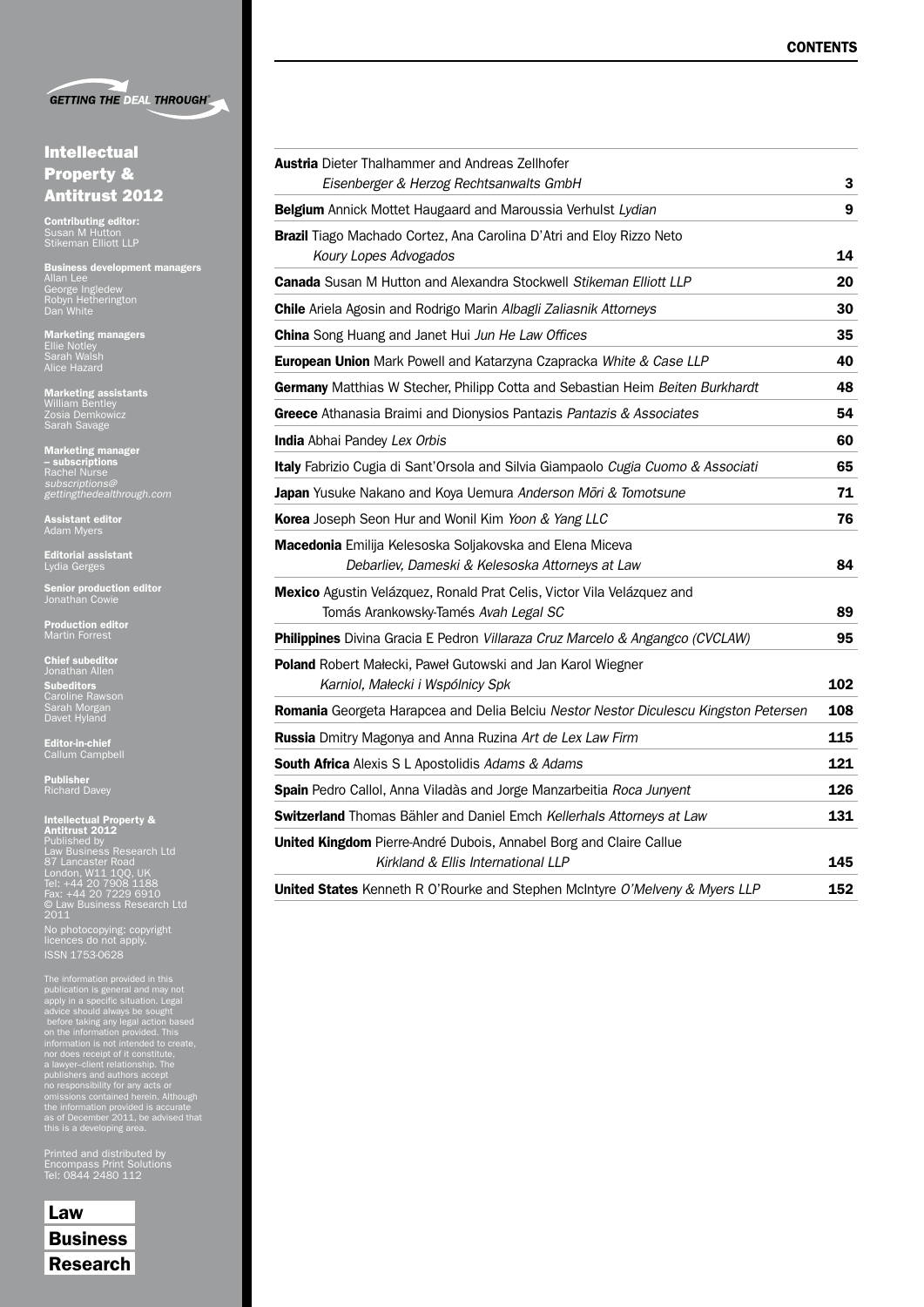*Getting the Deal Through* is delighted to publish the fully revised and updated sixth edition of *Intellectual Property & Antitrust*, a volume in our series of annual reports, which provide international analysis in key areas of law and policy for corporate counsel, cross-border legal practitioners and business people.

Following the format adopted throughout the series, the same key questions are answered by leading practitioners in each of the 24 jurisdictions featured. New jurisdictions this year include Italy, Mexico, the Philippines, Russia and Spain.

Every effort has been made to ensure that matters of concern to readers are covered. However, specific legal advice should always be sought from experienced local advisers. *Getting the Deal Through* publications are updated annually in print. Please ensure you are referring to the latest print edition or to the online version at www.GettingTheDealThrough.com.

*Getting the Deal Through* gratefully acknowledges the efforts of all the contributors to this volume, who were chosen for their recognised expertise. *Getting the Deal Through* would also like to extend special thanks to contributing editor Susan M Hutton of Stikeman Elliott LLP for her continued assistance with this volume.

#### *Getting the Deal Through*

London December 2011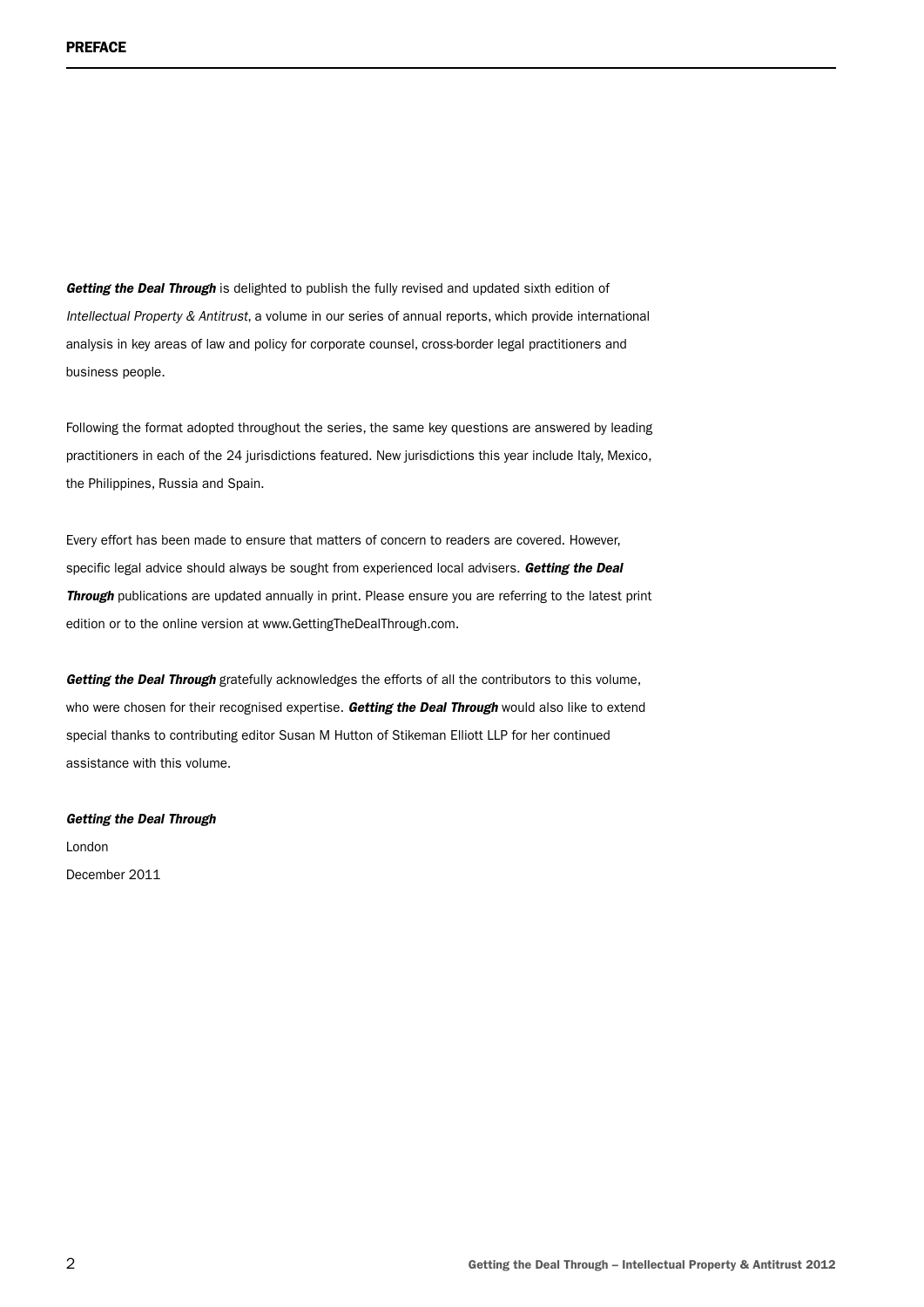# Poland

# Robert Małecki, Paweł Gutowski and Jan Karol Wiegner

Karniol, Małecki i Wspólnicy Spk

#### 1 Intellectual property law

Under what legislation are intellectual property rights granted? Are there restrictions on how IP rights may be exercised, licensed or transferred? Do the rights exceed the minimum required by the WTO Agreement on Trade-Related Aspects of Intellectual Property Rights (TRIPs)?

Intellectual property rights are granted by virtue of the Act on Copyright and Neighbouring Rights (the CNRA) and the Industrial Property Law Act (the IPLA). They exceed the minimum required by the WTO Agreement on TRIPs.

Copyrights and neighbouring rights are not subject to any kind of registration and an author enjoys their protection irrespective of complying with any formalities. A work (namely, any manifestation of creative activity of an individual nature established in any form) is in copyright from when it is established, even if its form is incomplete. In general, an author's economic rights expire after the lapse of 70 years from the author's death whereas moral rights are unlimited in time and independent of any waiver or transfer. Economic rights may be transferred to another person; a contract of transfer shall be made in writing otherwise it is null and void. Such a contract covers the fields of exploitation specified expressly therein. Even if a contract stipulates the transfer of all economic rights, the author retains an exclusive right to permit the exercise of its derivative copyright unless a contract stipulates otherwise. A contract may not provide provisions concerning all the works of an author to be produced in future and may provide only for fields of exploitation known at the time of its conclusion. A work may be subject to a licence, namely, a contract for its use. A licence covers the fields of exploitation specified expressly therein. An author may authorise the use of his or her work within the fields of exploitation specified in the contract and state a scope, territory and time of such use. As to the time of use, the CNRA provides that, unless the contract stipulates otherwise, a licence authorises the use of a work for five years in the territory of the state in which the licensee has its seat. Additionally, a licence granted for more than five years is always and definitely deemed, after the lapse of that period, as granted for an indefinite time. It is important to note that a licence for an indefinite time may, in general, unless the contract stipulates otherwise, be terminated with only one year's notice. An exclusive licence shall be made in writing, otherwise it is null and void. If there is no clear provision on transferring a right it is deemed that an author has granted a licence. An important provision limiting authors' economic rights is provided by article 116 of the IPLA, which states that products manufactured by means of an industrial design and put on the market after the lapse of the right in registration granted for such a design do not benefit from the protection of author's economic rights in a work under the provisions of the copyright law.

The IPLA deals with inventions, utility models, industrial designs, trademarks, geographical indications and topographies of integrated circuits as well as with obtaining patents, rights of protection, and rights in registration by entitled persons. The Patent Office of the Republic of Poland grants a patent when the statutory requirements are satisfied, in particular where an invention is new, involves an inventive step and is capable of industrial application. The term of a patent is 20 years counted from the date of filing of a patent application with the Patent Office.

A utility model, that is, any new and useful solution of a technical nature affecting shape, construction, or durable assembly of an object, may be protected by a right of protection granted by the Patent Office. The term of this right is 10 years counted from the date of filing of a utility model application with the Patent Office.

For an industrial design, that is, any new and unique character appearance of the whole or a part of a product resulting from the features of, in particular, the lines, colours, shape, texture, or materials of the product and its ornamentation, a right in registration may be granted. The term of this right is 25 years counted from the date of filing of an industrial design application with the Patent Office.

For a trademark, that is, any sign capable of being represented graphically and being capable of distinguishing the goods of one business entity from those of other business entities, a right of protection may be granted. The term of this right is 10 years counted from the date of filing of a trademark application with the Patent Office. The term of protection may, at the request of the right-holder, be extended for subsequent 10-year periods in respect of all or of a part of the goods. All these industrial property rights may be transferred and licensed in writing. The IPLA provides for restricted licences. Moreover, in certain cases, especially in the case of patent abuse, a compulsory licence may be granted. The impact of competition law on exercising or licensing IP rights is discussed in the following questions.

#### 2 Responsible authorities

Which authorities are responsible for administering IP legislation?

Pursuant to the IPLA, the Patent Office is in charge of receiving and analysing of applications seeking protection for inventions, utility models, industrial designs, topographies of integrated circuits, trademarks, and geographical indications as well as keeping appropriate registers. The Patent Office is also empowered to decide in matters related to granting patents and supplementary protection rights.

There is no authority dealing with administration of copyright. Nevertheless, the CNRA provides a regulation of collective management societies as associations composed of authors, performers and producers. The collective management societies are in charge of granting licences and collecting and redistributing royalties to copyright holders in certain areas of copyright exploitation.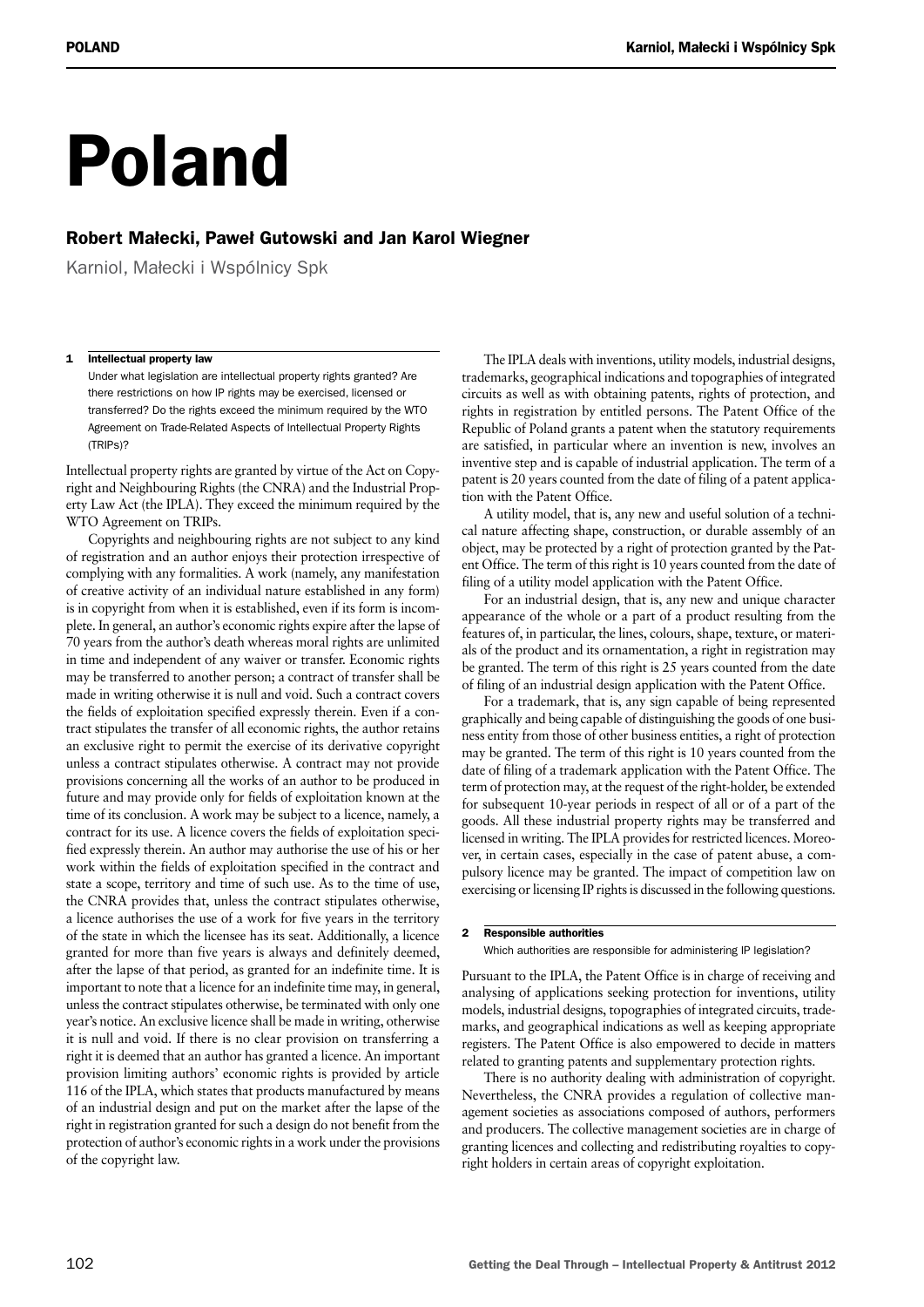#### 3 Proceedings to enforce IP rights

What types of legal or administrative proceedings are available for enforcing IP rights?

As regards enforcing IP rights granted by the CNRA and the IPLA, both civil and criminal proceedings before ordinary courts are available. Under the IPLA some of the cases concerning the criminal liability of a perpetrator will be decided according to the provisions governing the procedure applied in cases concerning petty offences. Moreover, the IPLA brings a litigation procedure before the Patent Office. This procedure is applicable especially in cases on the invalidation of a patent, a supplementary protection right, a right of protection or a right in registration as well as on the granting of a compulsory licence for exploiting an invention, a utility model or a topography. On conclusion of the litigation proceeding the Patent Office issues a decision. The provisions of the Code of Administrative Procedure apply accordingly to the litigation procedure before the Patent Office in cases not regulated by the IPLA. Lastly, the provisions of the Act on Suppression of Unfair Competition (the UCSA) regarding the civil and criminal liability for acts of unfair competition are enforced in civil and criminal proceedings as well as in the procedure applied in cases concerning petty offences.

#### 4 Remedies

What remedies are available to a party whose IP rights have been infringed?

Provisions regarding IP rights provide for different types of remedies depending on which IP right has been violated.

In cases of an infringement of a rightholder's economic copyright, the right-holder may request compensation for damages resulting from the infringement according to the general rules of the civil code or pursuant to the provisions of the CNRA. According to the CNRA the right-holder may demand that the person who infringed its economic rights pays double or, where the infringement is deliberate, triple the amount of the appropriate remuneration. Moreover, the right-holder may demand that a perpetrator makes a statement of an appropriate content and in an appropriate form or that the perpetrator of the deliberate infringement committed within the framework of economic activity pays an appropriate sum to the Fund for the Promotion of Creative Activity. According to the special provisions of the CNRA regarding computer programs, the rightholder may demand that a user of a computer program destroys its technical means, including computer programs, used only to facilitate illegal removal or circumvention of the technical protection measures.

The right-holder whose moral rights have been violated may, for example, demand a cessation of breach of its exclusive rights, as well as demand that the perpetrator makes a public statement of the appropriate content and form. In cases of deliberate violation of moral rights, the court may award a certain amount of money to the rightholder to repair the suffered harm.

As far as the infringement of the IP rights mentioned in the IPLA is concerned, a patent holder, whose patent has been infringed, may demand that the infringing party ceases the infringement or surrenders the unlawfully obtained profits and redresses the damage, when the infringement was deliberate. The right-holder may demand stopping acts threatening infringement of the right. On request of the right-holder, the court may order unlawfully manufactured or marked goods to be withdrawn from the market or destroyed. It is also possible that the court hands the aforementioned products over to the right-holder on account of the sum of money to be adjudged to the right-holder.

#### 5 Competition and abuse of IP rights

What consideration has been given in legislation or case law to competition in the context of IP rights, and in particular to any anticompetitive or similar abuse of IP rights?

Only the IPLA mentions competition and provides that suppression of unfair competition is governed by a separate legal act, namely, the UCSA. Furthermore, the IPLA declares that its provisions concerning the abuse of rights by the patent holder or licensee do not prejudice the provisions on counteracting monopolistic practices. The IPLA also provides that, in cases of an invention concerning semiconductor technology, a compulsory licence may only be granted to counteract unreasonable anti-competitive practices.

#### 6 Remedies for deceptive practices

With respect to trademarks, do competition or consumer protection laws provide remedies for deceptive practices in addition to traditional 'passing off' or trademark infringement cases?

According to the UCSA, deceptive practices may be recognised as unlawful acts violating or threatening interests of another business entity indicated in article 3 of the UCSA. Moreover, deceptive marking of goods or services with a trademark may be recognised as misleading designation of products or services mentioned in article 10 of the UCSA. Under the UCSA the right-holder may request the business entity which committed the act of unfair competition to, inter alia, cease prohibited activities or remove its effects, as well as compensate a caused loss and release unlawfully gained profits.

Regardless of the above, according to the IPLA, marking goods with a counterfeit trademark or a registered trademark that a business entity is not entitled to use, for the purpose of placing them on the market or placing on the market goods bearing such trademark, is liable to a fine, limitation of freedom or even imprisonment for a period of up to two years.

7 Technological protection measures and digital rights management With respect to copyright protection, is WIPO protection of technological protection measures and digital rights management enforced in your jurisdiction? Does legislation or case law limit the ability of manufacturers to incorporate TPM or DRM protection limiting the platforms on which content can be played? Could TPM or DRM protection be challenged under the competition laws?

Even before the WIPO Treaties entered into force in Poland, the CNRA in its wording as of 9 June 2000 actually met all requirements of the WIPO Treaties regarding TPMs and DRM. As a result of the WIPO Copyright Treaty's entry into force on 23 March 2004 as well as the WIPO Performances and Phonograms Treaties on 21 October 2003, the wording of relevant provisions of the CNRA has been amended and the aforementioned treaties' requirements are being met.

There is neither legislation nor case law limiting the ability of manufacturers to incorporate TPMs or DRM. However, TPM or DRM might be challenged under general competition law. Moreover, the lack of information on TPMs or DRM on the product or its packaging may be qualified under the UCSA as an act of unfair competition if it misleads consumers as to the usefulness or important features of the products.

#### 8 Industry standards

What consideration has been given in legislation or case law to the impact of the adoption of proprietary technologies in industry standards?

There is neither legislation nor case law dealing directly with the impact of proprietary technologies in industry standards. However, due to article 82.1(2) of the IPLA, if a patentee abuses its patent,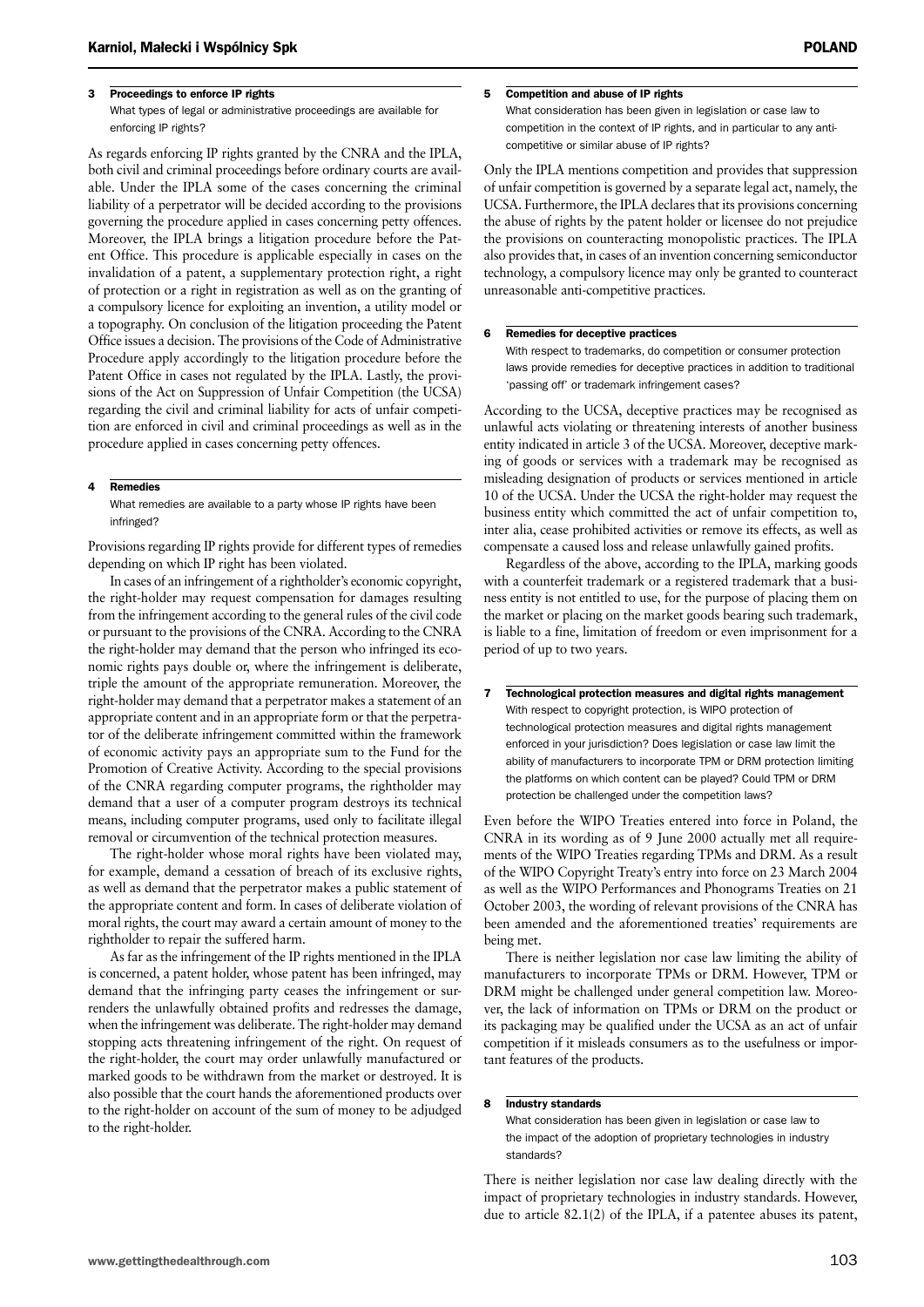a compulsory licence can be granted. Theoretically, patent ambush could be qualified as such an abuse and give the right to obtain such a compulsory licence. A compulsory licence is always non-exclusive, namely, it does not prevent other parties from being granted a licence, as well as the patent holder from concurrent exploiting of the invention. As regards compulsory licences, see also question 21.

## **Competition**

## 9 Competition legislation

What legislation sets out competition law?

Polish competition law is set out in the Act on Competition and Consumer Protection of 2007 (the ACCP). The ACCP contains a catalogue of prohibited anti-competitive practices (including but not limited to direct or indirect price fixing, sharing markets of sale or purchase, limiting or controlling production or sale) and rules relating to abuse of a dominant market position. The ACCP provides for situations in which transactions between business entities, (for example, mergers and takeover of control) are subject to notification to the central government administration body competent in the protection of competition and consumers – the president of the Office of Competition and Consumer Protection (OCCP president), as well as remedies and sanctions which may be imposed for unlawful actions.

#### 10 IP rights in competition legislation

Does the competition legislation make specific mention of IP rights?

The ACCP states that it is without prejudice to the rights arising under provisions on the protection of intellectual and industrial property. However, it applies to agreements entered into by business entities, in particular licence agreements, as well as to other practices of exercising the aforementioned rights.

The Council of Ministers, empowered by article 8.3 of the ACCP, has adopted two regulations mentioning IP rights. The first one is the Regulation of 30 July 2007 on the exemption of certain categories of technology tranfer agreements from the prohibition of agreements restricting competition. Under this regulation, a transfer of technology agreement means an agreement by which one business entity grants another a licence to use an intellectual property right or know-how for the production of goods. The second is Regulation of 19 November 2007 on the exemption of certain specialisation and research-development agreements from the prohibition of agreements restricting competition. This regulation provides certain provisions on the usage and transfer of intellectual property rights within the scope of specialisation and research-development agreements.

#### 11 Review and investigation of competitive effect

Which authorities may review or investigate the competitive effect of conduct related to IP rights?

The OCCP president is the competent authority dealing with the competitive effect of an agreement or conduct, including those related to IP rights. The key instruments used by the OCCP president are proceedings concerning competition-restricting practices – prohibited agreements (cartels) and abuses of a dominant position. Such a proceeding may end with a decision ordering the business entity to cease its questioned, restricted activities and pay a financial penalty. Furthermore, the OCCP president has the authority to permit or prohibit mergers and, when deciding on this issue, it investigates the competitive effect. The decisions of the OCCP president are appealable to the Court for Competition and Consumer Protection.

## 12 Competition-related remedies for private parties

Do private parties have competition-related remedies if they suffer harm from the exercise, licensing or transfer of IP rights?

A private party, understood as a consumer, has no specific competition-related remedies. It may obtain damages under the general rules of the Civil Code after bringing an action to ordinary courts. However, a private party may inform the OCCP president about violations of consumer rights and the OCCP president may then initiate proceedings and issue a decision recognising the given practice as infringing collective consumer rights and ban the practice. Such a decision will not result in awarding damages to the party, but it may be prejudicial in judicial civil proceedings.

#### 13 Competition guidelines

Has the competition authority issued guidelines or other statements regarding the overlap of competition law and IP?

The competition authority has not yet issued any guidelines or statements concerning the overlap of competition law and IP.

#### 14 Exemptions from competition law

Are there aspects or uses of IP rights that are specifically exempt from the application of competition law?

As stated in question 10, the ACCP is applicable only to agreements concerning IP rights entered into by business entities, in particular licence agreements, as well as to other practices of exercising IP rights. The two regulations adopted by the Council of Ministers indicated in question 10 provide for exemptions from competition law.

#### 15 Copyright exhaustion

Does your jurisdiction have a doctrine of, or akin to, 'copyright exhaustion' (EU) or 'first sale' (US)? If so, how does that doctrine interact with competition laws, for example with regard to efforts to contract out of the doctrine, to control pricing of products sold downstream and to prevent 'grey marketing'?

The doctrine of 'copyright exhaustion' has applied in Poland since the CNRA came into force and concerns copyrights as well as neighbouring rights. In 2004, Directive No. 2001/29/EC of 22 May 2001 was implemented. Renting or lending an original or a copy of a piece of work for use is exempt from the doctrine, which means that it requires permission from the holder of the right. An effort to control pricing of products sold downstream is generally forbidden by competition law. Preventing 'grey marketing' or contracting out of the doctrine may be qualified as contrary to competition law.

#### 16 Import control

To what extent can an IP rights holder prevent 'grey-market' or unauthorised importation or distribution of its products?

As to preventing 'grey marketing' with regard to copyrights, see question 15. As regards other IP rights holders, especially patent or trademark rights holders, their attempts to prevent 'grey marketing' of products first sold in EEA may be qualified as contrary to the competition law. The doctrine of exhaustion applies not only to copyrights, but also to other IP rights. However, if there are legitimate reasons, a holder of a trademark may oppose further commercialisation of the goods, especially where the condition of the goods is changed or impaired after they have been put on the market. An authorisation for the distribution of products is necessary if the imported products were first sold outside the EEA.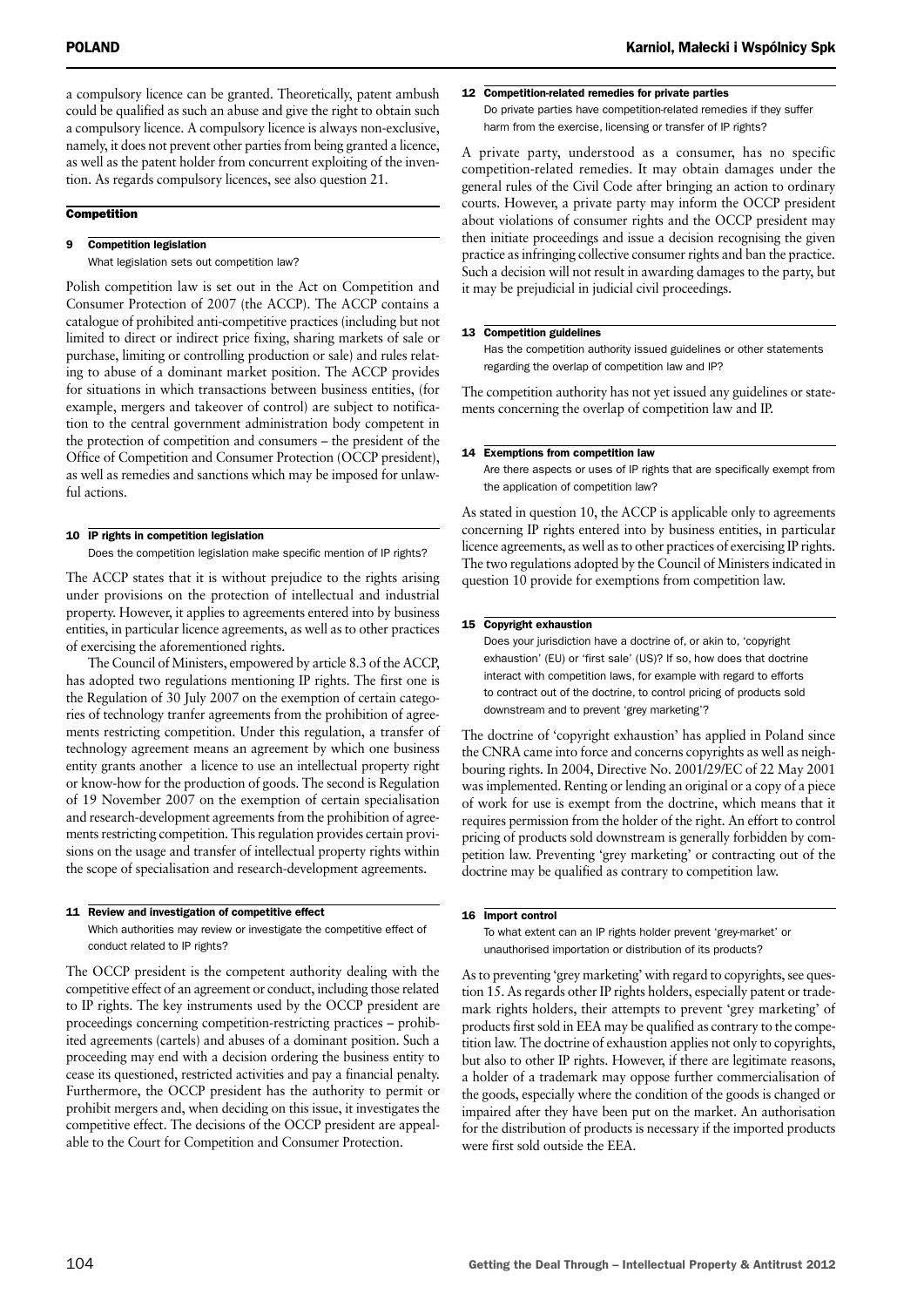#### 17 Competent authority jurisdiction

Are there circumstances in which the competition authority may have its jurisdiction ousted by, or will defer to, an IP-related authority, or vice versa?

Such circumstances do not exist under Polish competition law. The proceedings before the OCCP president are conducted as explanatory, antimonopoly or proceedings on practices infringing collective consumer rights. The decisions of the OCCP president are only appealable to the Court for Competition and Consumer Protection.

#### Merger review

#### 18 Powers of competition authority

Does the competition authority have the same powers with respect to reviewing mergers involving IP rights as it does with respect to any other merger?

Pursuant to the ACCP, if the turnover of participants of the planned concentration in the financial year preceding the year of the notification exceeds the amount indicated in respective provisions of the ACCP, the participants are obliged to obtain prior clearance of the OCCP president before completion of the merger.

Under the ACCP the control of the OCCP president covers transactions that affect or are likely to affect competition in the market regardless of whether the merger involves IP rights or not. Hence, the OCCP president has the same powers with respect to reviewing the mergers involving IP rights as it does with respect to any other merger. As for the sanctions for implementing a merger without the prior clearance of the OCCP president, see question 27.

#### 19 Analysis of the competitive impact of a merger involving IP rights Does the competition authority's analysis of the competitive impact of a merger involving IP rights differ from a traditional analysis in which IP rights are not involved? If so, how?

The OCCP president's assessment of the competitive impact of a merger involving IP rights does not differ from traditional analysis of a merger. However, the OCCP president should take into consideration provisions of the Regulation of 19 November 2007 mentioned in question 10 above, as the competition rules referred to in article 6 of the ACCP prohibiting restrictive competition agreements do not apply to agreements that meet the requirements set forth in the said Regulation.

#### 20 Challenge of a merger

In what circumstances might the competition authority challenge a merger involving the transfer or concentration of IP rights?

The OCCP president may challenge such a merger when it affects or may affect competition in the market, in particular by a creation or strengthening of a dominant position. However, the OCCP president shall issue by way of decision a consent for an implementation of such concentration in the event that waiving the concentration prohibition is justifiable, for example, the concentration brings economic development or technical progress and it may exert a positive impact on the national economy in Poland.

#### 21 Remedies to alleviate anti-competitive effect

What remedies are available to alleviate the anti-competitive effect of a merger involving IP rights?

The IPLA provides for specific regulations that allow, in some circumstances, the granting of a compulsory licence. The Patent Office may grant the compulsory licence to exploit another person's patented invention when it has been established that the patent has been abused or it is necessary to prevent or eliminate a state of national emergency, for example, in the field of the protection of public order or human life and health.

#### Update and trends

Since the Regulation of 19 November 2007 on the exemption of certain specialising and research-development agreements from the prohibition of agreements restricting competition expires as of 1 January 2012, the Council of Ministers introduced a draft of a new regulation. Although the draft regulation concerns the Polish market, it follows Commission Regulations 1217/2010 and 1218/2010 to the effect of providing clear and uniform regulations. The draft provides a wider scope of application of the exemptions concerning the assignment of IP rights, obligation not to grant licences and fixing licence fees as compared with the Regulation of 19 November 2007.

Moreover, the compulsory licence may be granted in the situation of dependence of patents when the invention of another person cannot be used without violation of the rights of the earlier patent holder and the exploitation of the invention that is the subject matter of the dependent patent involves an important technical advance of considerable economic significance. However, as with inventions concerning semi-conductor technology, a compulsory licence may only be granted to counteract unreasonable anti-competitive practices.

Mandatory licences in the meaning of the IPLA cannot be granted on the grounds of the ACCP, however, the OCCP president's decision ordering the ceasing of the practice as it restricts competition may give some grounds for granting the mandatory licence according to the provisions of the IPLA. Moreover, the OCCP president may impose an obligation upon the parties of the merger or accept their obligation to grant the licence to their competitor and clear the concentration upon fulfilment of this condition. The licence is granted on the basis of relevant provisions.

#### Specific competition law violations

#### 22 Conspiracy

Describe how the exercise, licensing, or transfer of IP rights can relate to cartel or conspiracy conduct.

Agreements between competitors to transfer or licence intellectual property are subject to the OCCP president's analysis as to their conformity with the competition law. Such agreements may be recognised as restricting competition when they contain provisions that affect or may affect competition by fixing prices, determining terms and conditions of sales, etc. As discussed in question 14, agreements between competitors that meet the requirements set forth in the Regulation of 19 November 2007 mentioned in question 10 are excluded from application of the rules prohibiting competition-restricting agreements mentioned in article 6 of the ACCP.

Reverse payment patent settlements may be recognised as agreements whereby the parties limit production or share markets of sale and, as a result, are anti-competitive.

Moreover, the management of copyright by a collective management society is subject to evaluation as to its conformity with the provisions regarding competition-restricting practices (judgment of the Supreme Court, 6 December 2007, III SK 16/07). It means that agreements concluded by collective management societies that affect or may affect competition are challengeable under competition law. For example, see question 32.

#### 23 (Resale) price maintenance

Describe how the exercise, licensing, or transfer of IP rights can relate to (resale) price maintenance.

Setting minimum resale prices for licensees shall be recognised as a competition-restricting agreement, since the ACCP forbids concluding contracts aimed at direct or indirect price fixing. However, in general, recommending resale prices for licensees is not considered to be illegal.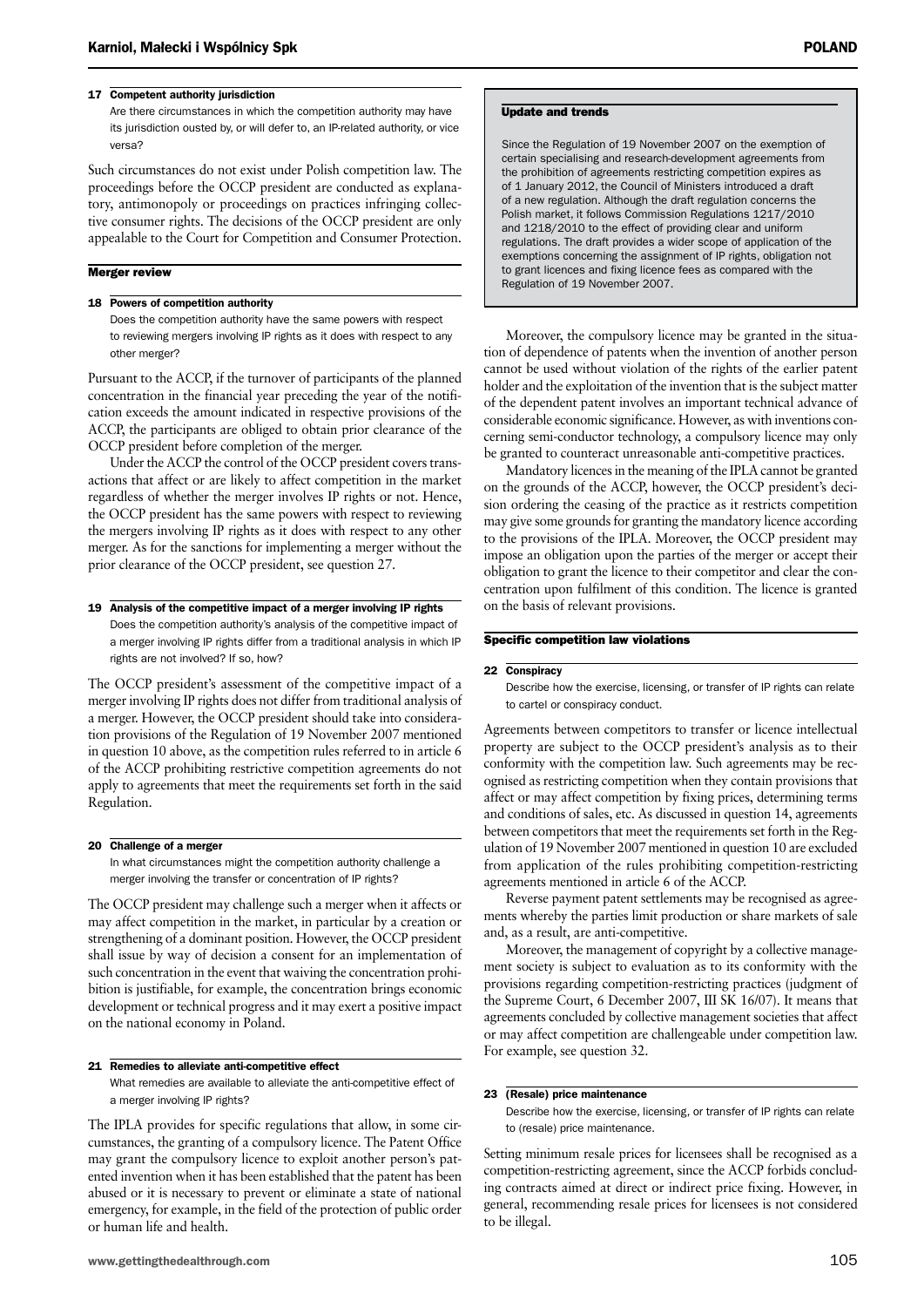## Acquisition and merger control – competition

#### 24 Exclusive dealing, tying and leveraging

Describe how the exercise, licensing, or transfer of IP rights can relate to exclusive dealing, tying and leveraging.

Tying, that is, making the conclusion of an agreement subject to acceptance or fulfilment by the other party of other performances is not prohibited per se under the ACCP. It is illegal only if it constitutes a part of a competition-restricting agreement or an abuse of a dominant position, both requiring that there is neither a substantial nor a customary relation between the tying and tied goods. The limits on a business entity compelling or preventing the use of other products by using IP rights are set by provisions of the ACCP concerning the prohibition of competition-restricting practices, as well as by provisions of the IPLA concerning the abuse of a patent or other industrial property rights. Moreover, the Civil Code includes provisions (on 'prohibited contractual clauses') aimed at consumer protection, similar to those concerning tying under the ACCP. However, unlike the ACCP they concern making the conclusion, contents or performance of a contract contingent upon conclusion of another contract. As regards exclusive dealing it is, like tying, not prohibited per se. To be prohibited it has to constitute a competition-restricting agreement under the ACCP and cannot be one of the exemptions stated therein. The burden of evidence for the case of an exemption rests upon the concerned business entity.

#### 25 Abuse of dominance

Describe how the exercise, licensing, or transfer of IP rights can relate to abuse of dominance.

In some situations the exercising of exclusive rights in specific circumstances may form an abuse prohibited by competition law. For example, a right-holder's refusal to license may be recognised as an abuse of a dominant position when the refusal relates to the subject of an IP right that is indispensable to the exercise of a particular activity in a relevant market and there is no objective justification for the refusal, and the right-holder is a business entity that may act independently of competitors or contracting parties to a significant degree. According to the court's judgements and decisions of the OCCP president, the following practices were recognised, inter alia, as an abuse of a dominant position with respect to IP rights:

- making the conclusion of a phonographic contract subject to bearing the costs of manufacturing a hologram by the licensee. The court stated that receiving the hologram charge by a collective management society was not necessary for a proper performance of reproduction rights to the records; and
- making the conclusion of a collective management agreement subject to empowering the collective management society to grant an exclusive joint public performance, mechanical and radio and TV licence.

#### 26 Refusal to deal and essential facilities

Describe how the exercise, licensing, or transfer of IP rights can relate to refusal to deal and refusal to grant access to essential facilities.

Refusal to license IP rights may be recognised as an infringement of competition law when a dominant business entity has access to an essential facility (the subject of an IP right that is indispensable to the exercise of a particular activity in a relevant market) and exercises the right exclusively without objective justification for the refusal to grant access to the essential facility. If the right-holder refuses to grant access to the patented invention the IPLA provides for specific regulations that might lead to compulsory intervention in the rightholder's exclusivity (see also question 21).

#### poland Karniol, Małecki i Wspólnicy Spk

#### Remedies

#### 27 Remedies for violations of competition law involving IP

What sanctions or remedies can the competition authority or courts impose for violations of competition law involving IP?

The OCCP president may issue a decision ordering a business entity that violated competition law to cease the restrictive or illegal conduct and pay a financial penalty of up to 10 per cent of its preceding year's revenue. As for the mergers affecting competition, the OCCP president may undertake to restore the state of competition by, for example, ordering the business entity to sell a part of their shares or to dispose of the entirety or part of their assets of one or several business entities. The OCCP president may also impose a financial penalty of the aforementioned amount. In the case of delay in execution of the OCCP president's decisions, the business entity may be liable to a financial penalty constituting an equivalent of up to  $£10,000$  per each day of delay. Moreover, competition-restricting agreements or their respective parts are null and void.

Additionally, the business entity may request compensation or damages resulting from the infringement according to the general rules of the Civil Code.

#### 28 Competition law remedies specific to IP

Do special remedies exist under your competition laws that are specific to IP matters?

There are no special remedies under the ACCP that are specific to IP matters.

#### 29 Remedies and sanctions

What competition remedies or sanctions have been imposed in the IP context?

In his current decisions, the OCCP president imposes the remedies and sanctions mentioned in question 27. For example, in a case of 21 July 2009 (decision No. RWA-10/2009, available on the website of the OCCP) the OCCP president imposed a financial penalty of 407,256 zlotys on collective management society ZAiKS for abuse of a dominant position in the market of collective management of copyright to musical works and musical and lyrical works. In this case, ZAiKS's practice restricted authors' rights to choose a collective management society to manage their copyright, as well as restricting competition between collective management societies, since the agreement with ZAiKS provided a five-year binding period regardless of the date of renouncement of the agreement by a right-holder.

#### 30 Scrutiny of settlement agreements

How will a settlement agreement terminating an IP infringement dispute be scrutinised from a competition perspective?

The ACCP provides a broad definition of an agreement which may be subject to the OCCP president's analysis. As a result, there is no difference between analysing a settlement agreement terminating an IP dispute and any other agreement regarding IP rights from the perspective of competition law. An agreement whereby one party agrees not to compete with respect to the patented product may be recognised as infringing the provisions of the ACCP regarding competition-restricting agreements (limiting or controlling production or sale as well as technical development or investments), unless such agreement meets the requirements specified in the Regulation of 19 November 2007.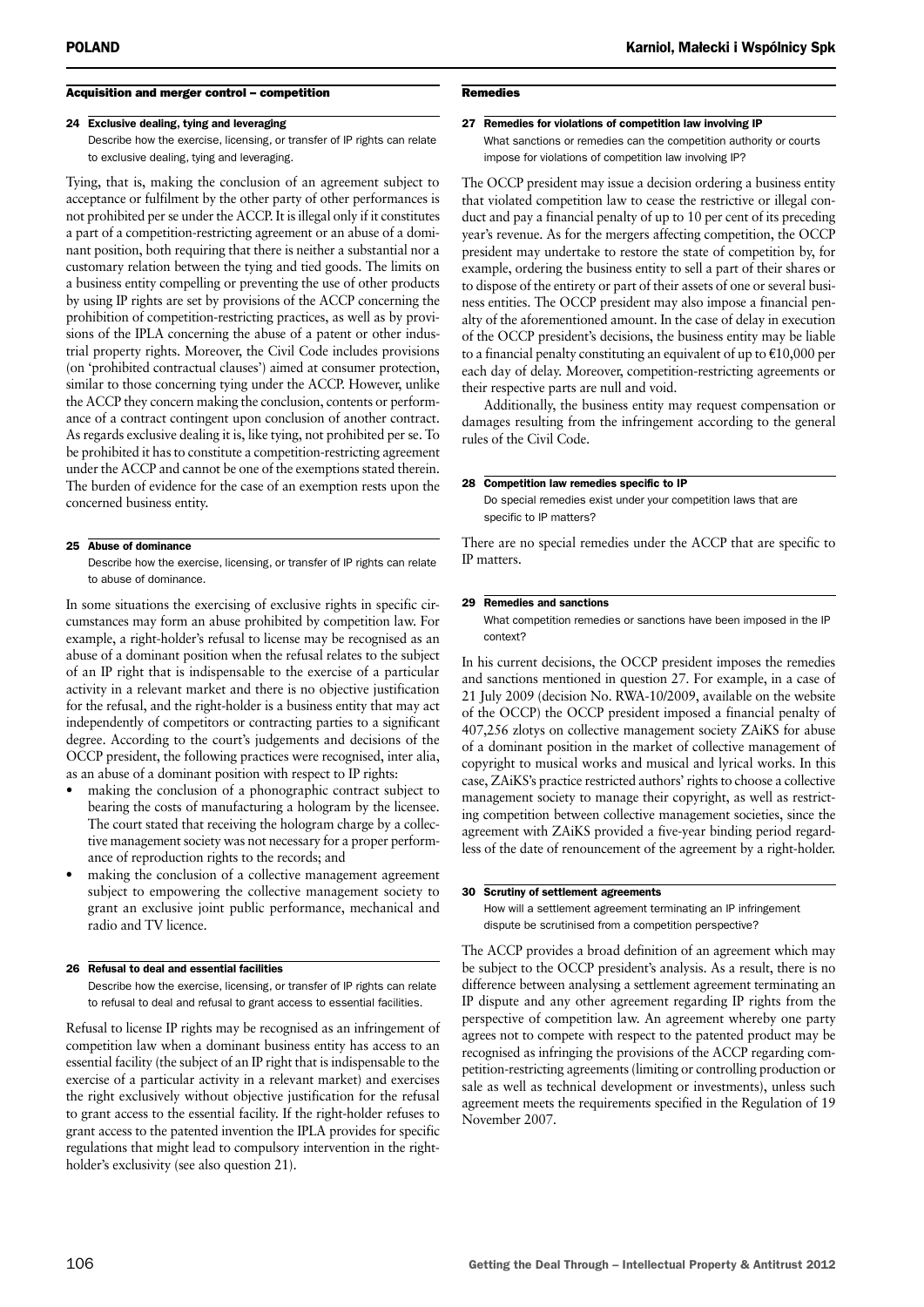#### Economics and application of competition law

#### 31 Economics

What role has economics played in the application of competition law to cases involving IP rights?

Like in other countries of the European Union, economics plays an important role in the application of competition law. Recently, economic theories have been applied in cases decided by the OCCP president, such as in a case of 16 July 2010 (decision No. DOK 6/2010, available on the website of the OCCP) concerning a prohibition-restricting agreement entered into by PKN Orlen SA, the biggest Polish oil refiner and biggest petrol retailer. Another interesting decision where economic theory was applied is the decision of the OCCP president of 11 February 2004 (decision No. RWR 7/2004, available on the website of the OCCP) concerning Polskapresse sp zoo, one of the biggest publishers in Poland. Polskapresse sp zoo failed to notify the intention of concentration to the OCCP president, who as a result imposed a financial penalty of 235,850 zlotys. The position of the OCCP president on the application of economic analysis in cases of anti-competitive concentrations of business entities was presented during the meeting of the Competition Committee of the OECD in 2004. The importance of economics in competition law cases involving IP rights is difficult to indicate as there have only been minor cases where it has been considered. However, in a decision of the OCCP president of 21 July 2009 (decision No. RWA-10/2009), mentioned in question 29, economics played an important role in finding that the collective management society ZAiKS abused its dominant position.

#### 32 Recent cases

Have there been any recent high-profile cases dealing with the intersection of competition law and IP rights?

In its decision of 29 August 2008 (decision No. 6/2008), the OCCP president found that the agreement between two collective management societies, ZAiKS and SFP, entered into on 29 December 2003 restricts competition and as such is prohibited under the ACCP. Due to the aforementioned decision the OCCP president obliged the parties to cease the competition-restricting practice resulting from the agreement and imposed financial penalties upon them. In its agreement ZAiKS and SFP, inter alia, fixed minimum fees collected from commercial users for the reproduction of audiovisual works on copies for individual use. The fixed minimum fees were applied, inter alia, when collecting fees from publishers who included DVDs of films with papers or magazines. An appeal to the Court for Competition and Consumer Protection filed by ZAiKS and SFP has been dismissed. Currently, the case is pending in the second instance court.

# Karniol, Małecki i Wspólnicy Spk

#### Robert Małecki **rmalecki** rmalecki@kmw-adwokaci.pl

ul Świetojerska 5/7 Tel: +48 22 828 14 60 00-236 Warsaw Fax: +48 22 827 04 63 Poland **WWW.kmw-adwokaci.pl**